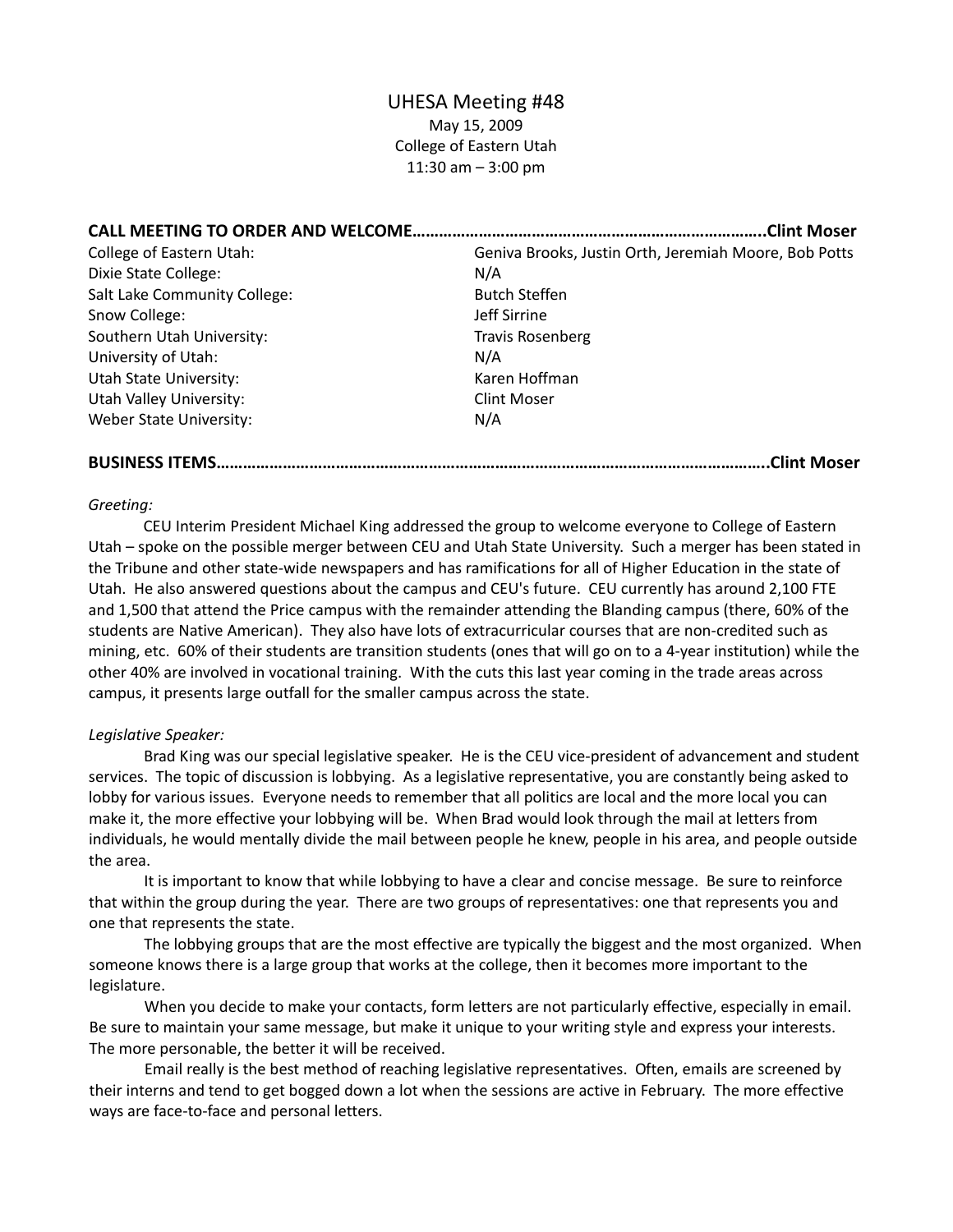An important step you can take is to get involved politically. Brad was first elected in 1996 and took office in 1997. He was asked to represent 30,000 people from Emery & Carbon counties. The real power is in those delegates elected. It is really about the people you know.

The next best thing is to find like-minded individuals and help them to run or get involved in the "inner circle" so to speak. Set up meetings with local representation and get your priorities across prior to the start of the session.

# *Old Business:*

April minutes were distributed and discussed. Butch recommended some minor changes be made on the training area paragraph from Salt Lake Community College. Other delegates agreed. Pending the changes, Karen made a motion to approve the minutes. Jeff seconded.

# **Legislative Items:**

- **•** Partnership with *Industry:* SLCC's Barbary/Cosmetology programs. It has since been taken off the elimination list due to a cry of support from that area. SLCC has eliminated the summer and night facets of this program now. What has been presented is not necessarily that SLCC President Biotto is opposed to losing it, but if the private sector is expanding in this regard, then they will let them fund the cost of expansion to save budget for SLCC. The original idea was to eliminate all CTE programs, then reduced down to the B/C programs. This was to cut budgets – maybe a partnership needs to be formed between private/public sectors. The programs are revenue generating, so there is confusion regarding what the future status would be. If push comes to shove, then SLCC will do a citizens' initiative and fight for the program both inside and outside the college. Both CEU & Snow have similar programs so the interest spreads across the state. Any help UHESA can provide to support these programs would be appreciated. More research is being done by Butch and Jeff. In the June meeting, a memo may be drafted to send as CTE programs affect every school.
- z *Holidays & Summer Schedule Changes:* each institution has different holiday schedules. The issue comes up due to the differences between Regent's policies and the school individual policies. It was decided by the delegates to do a survey asking each institution to explain their holiday and summer work schedules. Clint mentioned that he conducted a similar survey in past years; will pass on this information to Travis for distribution with the survey.
- z *Legislative Priorities for 2010:* start thinking about priorities. Rainy day funds?
- **•** Miscellaneous: CEU Merger via USU. Maintain posture of CEU as a community college, says Butch? Geniva advocates to look at all different directions for the community and institution – they would like to maintain their UHESA delegates/votes here on campus to show good representation whether they stay CEU or become an extension of USU.

# **New Business:**

- PR & Web Development Committee for 2009-2010: Travis indicated that he would like to see UHESA and fellow staff members at each institution use the new UHESA website as a primary source of contact among the representatives. He volunteered to serve as a chair of that committee the next fiscal year to get the website up and running properly. He asked that his name be presented on the ballot for election at the July conference. A small discussion then occurred with regards to next year's election. Karen will no longer be a UHESA delegate next year, but would still like to be involved with UHESA and volunteered her name be presented on the ballot for election at the July conference for the secretary position. Butch is ready for a change of pace and volunteered his name be presented on the ballot for election at the July conference for the president‐elect position. In Butch's absence, Clint volunteered his name be presented on the ballot for election at the July conference for the legislative committee chair position. There was no opposition to these nominations so they will be presented at the July conference as such.
- z *Current Campus Staff Association Structures:* Snow college is looking for guidance from the other